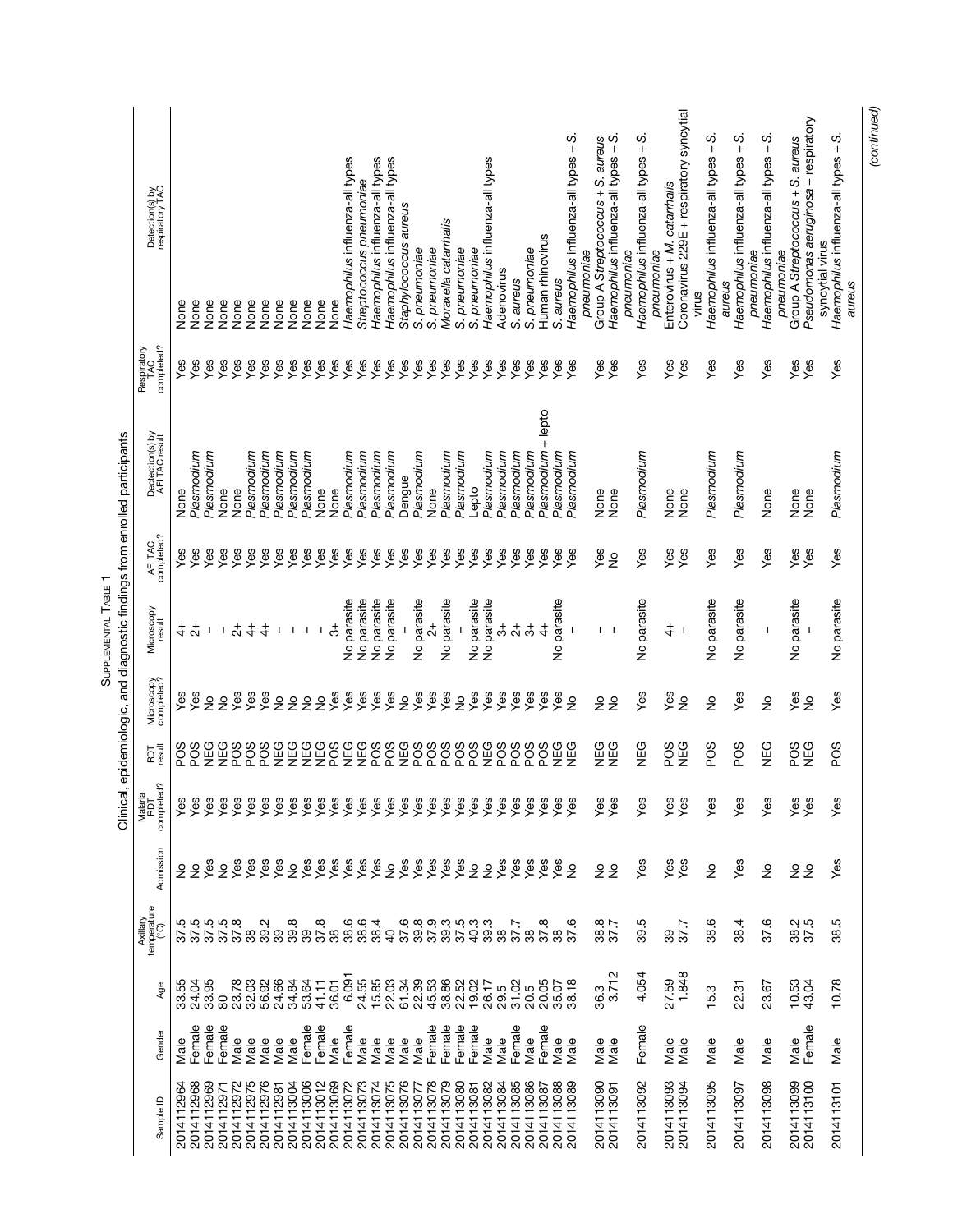SUPPLEMENTAL TABLE 1 SUPPLEMENTAL TABLE 1 Continued

| Sample ID                | Gender | Age                | Axillary<br>temperature<br>(°C) | Admission                   | Malaria<br>RDT<br>completed? | RDT<br>result        | Microscopy<br>completed? | Microscopy<br>result  | AFITAC<br>completed? | Dectection(s) by<br>AFI TAC result | TAC<br>completed?<br>Respiratory | Detection(s) by<br>respiratory TAC                                          |
|--------------------------|--------|--------------------|---------------------------------|-----------------------------|------------------------------|----------------------|--------------------------|-----------------------|----------------------|------------------------------------|----------------------------------|-----------------------------------------------------------------------------|
| 2014113102               | Male   | 31.46              | $\overline{a}$                  | Yes                         | Yes                          | PO <sub>S</sub>      | Yes                      | No parasite           | Yes                  | Plasmodium                         | Yes                              | U)<br>Haemophilus influenza-all types +                                     |
| 2014113103               | Male   | 21.21              | 38.6                            | $\frac{1}{2}$               | Yes                          | NEG                  | $\frac{1}{2}$            | T                     | Yes                  | Plasmodium                         | Yes                              | Haemophilus influenza-all types + S.<br>pneumoniae                          |
| 2014113105               | Male   | 32.28              | 38                              | Yes                         | Yes                          | SOG                  | Yes                      | $\ddot{+}$            | Yes                  | Plasmodium                         | Yes                              | Coronavirus 229E + Haemophilus<br>pneumoniae                                |
| 2014113108               | Male   | 25.13              | 39.7                            | $\frac{1}{2}$               | Yes                          | <b>NEG</b>           | $\frac{1}{2}$            | $\mathbf{I}$          | Yes                  | None                               | Yes                              | Haemophilus influenza-all types + S.<br>influenza-all types                 |
| 2014113109               | Male   | 10.49              | 39.7                            | Yes                         | Yes                          | PO <sub>S</sub>      | Yes                      | No parasite           | Yes                  | Plasmodium                         | Yes                              | Haemophilus influenza-all types + M.<br>pneumoniae                          |
| 2014113110               | Male   | 22.03              | 39.3                            | Yes                         | Yes                          | PO <sub>S</sub>      | $\frac{1}{2}$            | -1                    | Yes                  | None                               | Yes                              | Haemophilus influenza-all types + human<br>catamhalis                       |
| 2014113111<br>2014113112 | Male   | 24.03              | 37.5<br>38                      | Yes                         | Yes                          | <b>COUND</b><br>NUMB | $\frac{1}{2}$            | т                     | Yes                  | Plasmodium                         | Yes                              | Human rhinovirus + S. preumoniae<br>thinovirus                              |
|                          | Male   | 22.02              |                                 | Yes                         | Yes                          |                      | $\frac{1}{2}$            | $\mathbf{I}$          | Yes                  | Plasmodium                         | Yes                              | Haemophilus influenza-all types + S.<br>pneumoniae                          |
| 2014113113               | Male   | 27.68              | 38.8                            | $\stackrel{\circ}{\succeq}$ | Yes                          | PO <sub>S</sub>      | Yes                      | $\stackrel{+}{\cdot}$ | Yes                  | Plasmodium                         | Yes                              | Influenza B + Haemophilus influenza-all<br>types                            |
| 2014113114<br>2014113115 | Male   | $12.57$<br>$24.15$ | 39.4<br>38                      | yes<br>Yes                  | Yes                          | PO <sub>S</sub>      | Yes                      | $\div$                | Yes                  | Plasmodium                         | Yes                              | S. aureus + S. pneumoniae                                                   |
|                          | Male   |                    |                                 |                             | Yes                          | PO <sub>S</sub>      | Yes                      | $\overline{c}$        | $\frac{1}{2}$        | None                               | Yes                              | $\,^+$<br>Haemophilus influenza-type B2<br>Klebsiella pneumoniae            |
| 2014113116               | Male   | 3.646              | 38.8                            | Yes                         | Yes                          | NEG                  | Yes                      | No parasite           | $\frac{1}{2}$        | None                               | Yes                              | Haemophilus influenza-all types + S.<br>pneumoniae                          |
| 2014113117<br>2014113118 | Male   | 45.02<br>14.2      | 37.8<br>38.3                    | Yes                         | Yes                          | PO <sub>S</sub>      | Yes                      | $\frac{+}{ }$         | Yes                  | None                               | Yes                              | S. aureus Bc + S. pneumoniae                                                |
|                          | Male   |                    |                                 | $\stackrel{\circ}{\succeq}$ | Yes                          | PO <sub>S</sub>      | Yes                      | $\overline{c}$        | Yes                  | None                               | Yes                              | Group A Streptococcus + Psae + S.<br>aureus                                 |
| 2014113119               | Female | 86                 | $\overline{a}$                  | Yes                         | Yes                          | PO <sub>S</sub>      | Yes                      | No parasite           | Yes                  | None                               | Yes                              | Adenovirus + respiratory syncytial virus +<br>S. pneumoniae                 |
| 2014113121               | Male   | 39.06              | 38.2                            | $\frac{1}{2}$               | Yes                          | <b>NEG</b>           | Yes                      | No parasite           | Yes                  | Plasmodium                         | Yes                              | Haemophilus influenza-all types +                                           |
|                          |        |                    |                                 |                             |                              |                      |                          |                       |                      |                                    |                                  | respiratory syncytial virus + S.<br>pneumoniae                              |
| 2014113122               | Male   | 26.26              | 38.8                            | $\stackrel{\mathtt{o}}{z}$  | Yes                          | NEG                  | Yes                      | No parasite           | Yes                  | Plasmodium                         | Yes                              | Group A Streptococcus + M. catarrhalis +<br>S. pneumoniae                   |
| 2014113123               | Female | 6.967              | 38.3                            | ş                           | Yes                          | NEG                  | Yes                      | No parasite           | Yes                  | None                               | Yes                              | Haemophilus influenza-all types + M.                                        |
| 2014113124               | Female | 5.913              | 37.6                            | $\frac{1}{2}$               | Yes                          | PO <sub>S</sub>      | $\frac{1}{2}$            | $\overline{1}$        | Yes                  | None                               | Yes                              | Haemophilus influenza-all types + M.<br>catarmalis + S. pneumoniae          |
|                          |        |                    |                                 |                             |                              |                      |                          |                       |                      |                                    |                                  | catarmalis + S. preumoniae                                                  |
| 2014113125               | Male   | 12.27              | 40.7                            | Yes                         | Yes                          | SOG                  | Yes                      | No parasite           | Yes                  | Plasmodium                         | Yes                              | Adenovirus + enterovirus + Haemophilus<br>influenza-all types               |
| 2014113126               | Male   | 3.707              | 38                              | $\frac{1}{2}$               | Yes                          | SOG                  | Yes                      | 4                     | Yes                  | Plasmodium                         | Yes                              | Haemophilus influenza-all types + M.                                        |
| 2014113128               | Male   | 24.48              | 39                              | Yes                         | Yes                          | NEG                  | Yes                      | No parasite           | Yes                  | Plasmodium                         | Yes                              | Haemophilus influenza-all types + S.<br>catarrhalis + S. pneumoniae         |
| 2014113129               | Female | 12.85              | 38.1                            | Yes                         | Yes                          | PO <sub>S</sub>      | Yes                      | ನೆ                    | Yes                  | None                               | Yes                              | M. catarrhalis + respiratory syncytial virus<br>aureus + S. pneumoniae      |
|                          |        |                    |                                 |                             |                              |                      |                          |                       |                      |                                    |                                  | $+ S.$ pneumoniae                                                           |
| 2014113130               | Male   | 14.57              | 38.8                            | $\frac{1}{2}$               | $Y$ es                       | PO <sub>S</sub>      | Yes                      | $\vec{c}$             | Yes                  | None                               | Yes                              | Group A Streptococcus + Haemophilus<br>influenza-all types + M. catarrhalis |
| 2014113131               | Male   | 6.069              | 37.5                            | $\frac{1}{2}$               | Yes                          | SOG                  | Yes                      | $\ddot{4}$            | Yes                  | None                               | Yes                              | Haemophilus influenza-all types + M.<br>catarrhalis + S. pneumoniae         |
|                          |        |                    |                                 |                             |                              |                      |                          |                       |                      |                                    |                                  | (continued)                                                                 |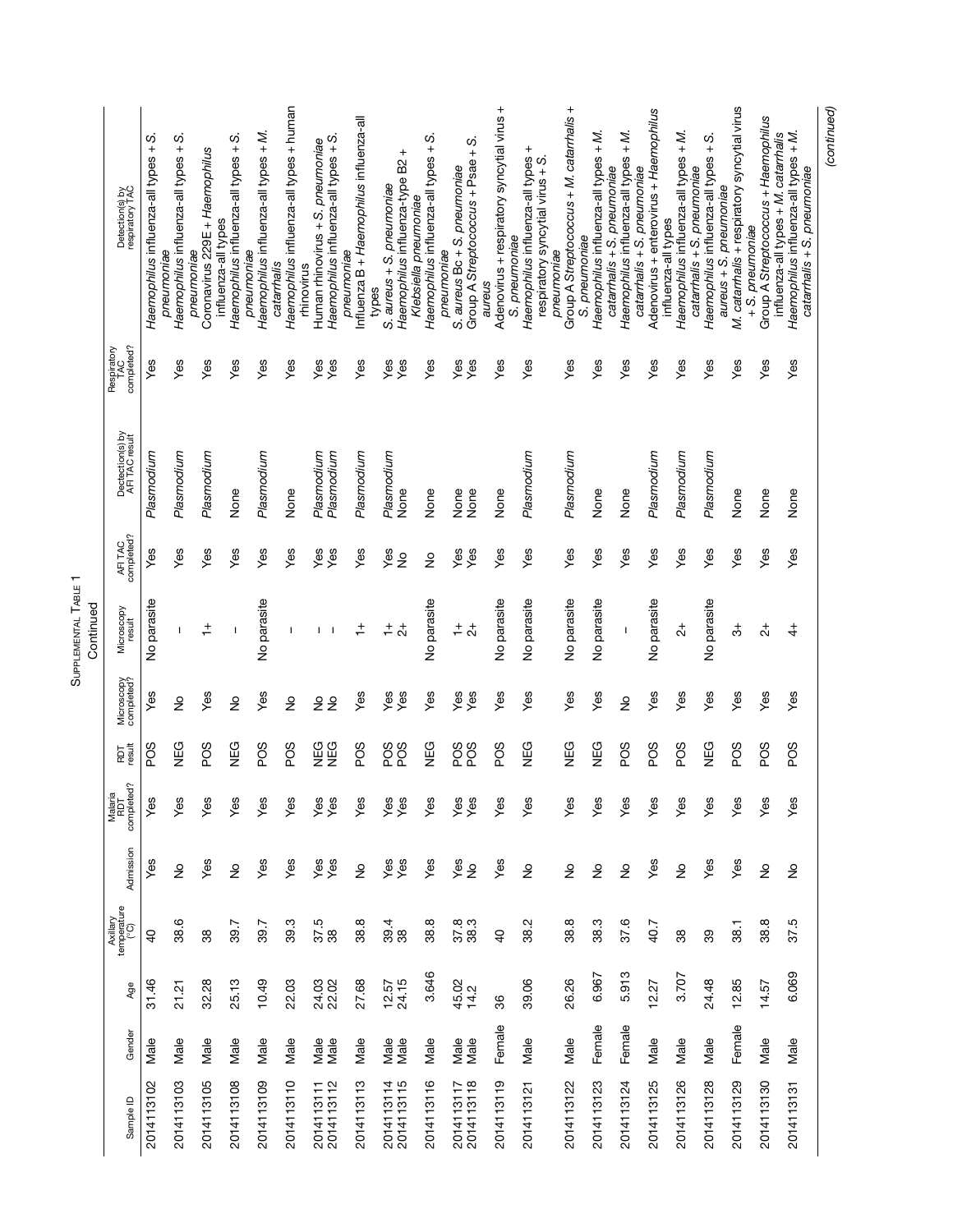SUPPLEMENTAL TABLE 1<br>Continued SUPPLEMENTAL TABLE 1 Continued

|            |        |               |                                 |                            |                                        |                 |                          | namin'ny             |                      |                                    |                                |                                                                                                           |
|------------|--------|---------------|---------------------------------|----------------------------|----------------------------------------|-----------------|--------------------------|----------------------|----------------------|------------------------------------|--------------------------------|-----------------------------------------------------------------------------------------------------------|
| Sample ID  | Gender | Age           | Axillary<br>temperature<br>(°C) | Admission                  | ted?<br>ig<br>Malari<br>RDT<br>complet | RDT<br>result   | Microscopy<br>completed? | Microscopy<br>result | AFITAC<br>completed? | Dectection(s) by<br>AFI TAC result | completed?<br>Respiratory<br>ó | Detection(s) by<br>respiratory TAC                                                                        |
| 2014113133 | Male   | $\frac{4}{7}$ | 39.4                            | Yes                        | Yes                                    | NEG             | Yes                      | No parasite          | Yes                  | Plasmodium                         | Yes                            | Haemophilus influenza-all types + P.<br>aeruginosa + S. pneumoniae                                        |
| 2014113134 | Male   | 33.28         | 39.3                            | $\stackrel{\mathtt{o}}{z}$ | Yes                                    | SOG             | Yes                      | $\vec{c}$            | Yes                  | Plasmodium                         | Yes                            | Group A Streptococcus + Haemophilus                                                                       |
| 2014113135 | Male   | 19.4          | 38.3                            | Yes                        | Yes                                    | NEG             | $\frac{1}{2}$            | $\overline{1}$       | Yes                  | None                               | Yes                            | Influenza B + Haemophilus influenza-all<br>influenza-all types + S. aureus                                |
| 2014113136 | Female | 3.874         | 37.5                            | $\frac{1}{2}$              | Yes                                    | SOG             | Yes                      | $\vec{z}$            | Yes                  | None                               | Yes                            | Adenovirus + Haemophilus influenza-all<br>$types + S.$ preumoniae                                         |
| 2014113137 | Female | 5.42          | 38.1                            | ş                          | Yes                                    | NEG             | $\frac{1}{2}$            | ı                    | Yes                  | None                               | Yes                            | Influenza $B + M$ . catamhalis + S.<br>types + M. catarrhalis                                             |
| 2014113138 | Female | 21.02         | 38                              | Yes                        | Yes                                    | PO <sub>S</sub> | Yes                      | No parasite          | Yes                  | Plasmodium                         | Yes                            | Haemophilus influenza-all types + M.<br>pneumoniae                                                        |
| 2014113139 | Female | 31.35         | 38                              | $\frac{1}{2}$              | Yes                                    | <b>NEG</b>      | $\frac{1}{2}$            | T                    | Yes                  | Plasmodium                         | Yes                            | Haemophilus influenza-all types + M.<br>catarrhalis + human rhinovirus<br>catarrhalis + S. pneumoniae     |
| 2014113140 | Female | 2.346         | 38.7                            | Yes                        | Yes                                    | PO <sub>S</sub> | Yes                      | ౘ                    | Yes                  | None                               | Yes                            | Haemophilus influenza-all types + M.<br>catarrhalis + S. preumoniae                                       |
| 2014113142 | Female | 16.15         | 37.5                            | $\frac{1}{2}$              | Yes                                    | PO <sub>S</sub> | Yes                      | No parasite          | Yes                  | None                               | Yes                            | Group A Streptococcus + Haemophilus                                                                       |
| 2014113143 | Male   | 1.826         | 39                              | Yes                        | Yes                                    | SOG             | Yes                      | No parasite          | $\frac{1}{2}$        | None                               | Yes                            | influenza-all types + human rhinovirus<br>Adenovirus + Haemophilus influenza-all<br>types + M. catarmalis |
| 2014113144 | Male   | 2.08          | 37.5                            | $\frac{1}{2}$              | Yes                                    | PO <sub>S</sub> | Yes                      | No parasite          | Yes                  | None                               | Yes                            | Human rhinovirus + S. aureus + S.                                                                         |
| 2014113145 | Female | 79.01         | 39.1                            | Yes                        | Yes                                    | NEG             | $\frac{1}{2}$            | T                    | Yes                  | Plasmodium                         | Yes                            | aeruginosa + respiratory syncytial virus<br>Haemophilus influenza-all types + P.<br>pneumoniae            |
| 2014113146 | Male   | 31.37         | 37.8                            | $\frac{1}{2}$              | Yes                                    | POS             | Yes                      | $\overline{c}$       | Yes                  | Plasmodium                         | Yes                            | influenza-all types + M. catarrhalis + S.<br>Group A Streptococcus + Haemophilus                          |
| 2014113147 | Male   | 1.702         | 38.2                            | $\frac{1}{2}$              | Yes                                    | PO <sub>S</sub> | Yes                      | No parasite          | Yes                  | None                               | Yes                            | Haemophilus influenza-all types + M.<br>Enterovirus + Coronavirus 229E +<br>pneumoniae<br>catarrhalis     |
| 2014113149 | Male   | 3.107         | 39.6                            | Yes                        | Yes                                    | PO <sub>S</sub> | Yes                      | $\vec{c}$            | Yes                  | Plasmodium                         | Yes                            | influenza-all types + S. aureus + S.<br>Coronavirus 229E + Haemophilus                                    |
| 2014113150 | Male   | 2.012         | 39.3                            | $\stackrel{\mathtt{o}}{z}$ | Yes                                    | PO <sub>S</sub> | Yes                      | $\ddot{ }$           | Yes                  | None                               | Yes                            | vj<br>catarrhalis + parainfluenza virus 1 +<br>Haemophilus influenza-all types + M.<br>pneumoniae         |
| 2014113151 | Female | 10.03         | 38                              | $\frac{1}{2}$              | Yes                                    | POS             | Yes                      | $\ddot{4}$           | Yes                  | Plasmodium                         | Yes                            | influenza-all types + M. catarrhalis + S.<br>Coronavirus 229E + Haemophilus<br>pneumoniae                 |
| 2014113152 | Male   | 9.382         | 37.6                            | $\stackrel{\mathtt{o}}{z}$ | Yes                                    | POS             | Yes                      | $\frac{4}{3}$        | Yes                  | None                               | Yes                            | respiratory syncytial virus + S. aureus +<br>Haemophilus influenza-all types +<br>S. pneumoniae<br>aureus |
| 2014113153 | Male   | 6.201         | 40.2                            | Yes                        | yes                                    | PO <sub>S</sub> | Yes                      | $\div$               | Yes                  | Plasmodium                         | Yes                            | Haemophilus influenza-all types + M.<br>catarrhalis + P. aeruginosa + S.                                  |
| 2014113154 | Female | 1.333         | 37.8                            | $\frac{1}{2}$              | yes                                    | PO <sub>S</sub> | Yes                      | $\overline{c}$       | Yes                  | None                               | Yes                            | influenza-all types + M. catarrhalis + S.<br>Group A Streptococcus + Haemophilus<br>pneumoniae<br>aureus  |
|            |        |               |                                 |                            |                                        |                 |                          |                      |                      |                                    |                                |                                                                                                           |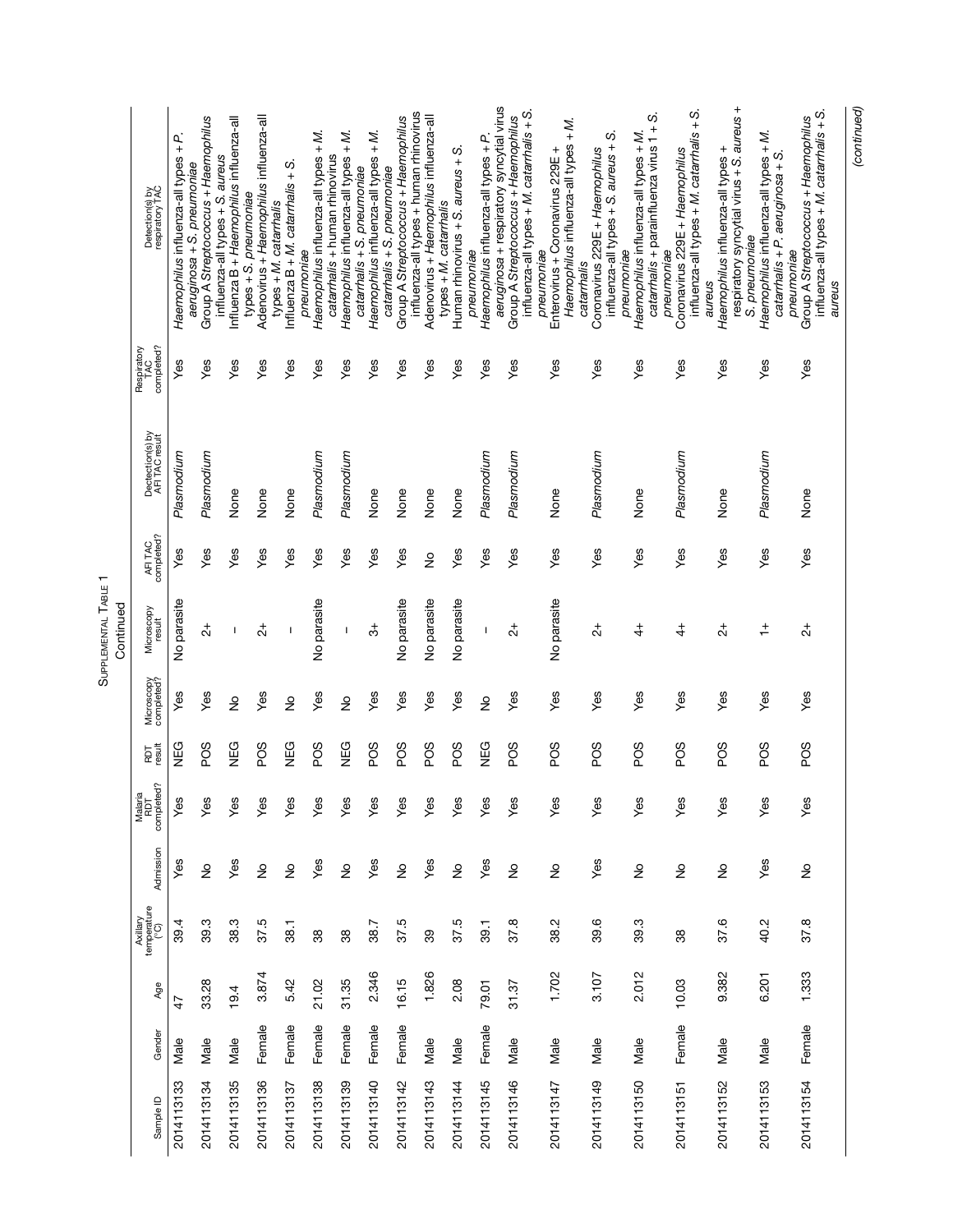| Sample ID  | Gender | Age   | Axillary<br>temperature<br>(°C) | Admission     | Malaria<br>RDT<br>completed? | RDT<br>result   | Microscopy<br>completed? | Microscopy<br>result | AFITAC<br>completed? | Dectection(s) by<br>AFI TAC result | completed?<br>Respiratory<br>TAC | Detection(s) by<br>respiratory TAC                                                                                                     |
|------------|--------|-------|---------------------------------|---------------|------------------------------|-----------------|--------------------------|----------------------|----------------------|------------------------------------|----------------------------------|----------------------------------------------------------------------------------------------------------------------------------------|
| 2014113155 | Male   | 7.69  | 37.6                            | ş             | Yes                          | NEG             | $\frac{1}{2}$            | т                    | Yes                  | None                               | Yes                              | Haemophilus influenza-type B1 + M.<br>Haemophilus influenza-all types +                                                                |
| 2014113156 | Male   | 25.07 | 38.4                            | $\frac{1}{2}$ | Yes                          | SOG             | Yes                      | No parasite          | Yes                  | None                               | Yes                              | Group A Streptococcus + Haemophilus<br>influenza-all types + S. aureus + S.<br>catarmalis + S. pneumoniae                              |
| 2014113157 | Male   | 6.329 | 38                              | $\frac{1}{2}$ | Yes                          | PO <sub>S</sub> | Yes                      | $\ddot{+}$           | Yes                  | Plasmodium                         | Yes                              | Haemophilus influenza-all types + M.<br>catarmalis + human rhinovirus + S.<br>pneumoniae                                               |
| 2014113158 | Male   | 23.5  | 39                              | Yes           | Yes                          | <b>NEG</b>      | Yes                      | No parasite          | Yes                  | Plasmodium                         | Yes                              | Haemophilus influenza-all types + K.<br>pneumoniae $+$ S. aureus $+$ S<br>pneumoniae                                                   |
| 2014113159 | Male   | 3.874 | 37.7                            | $\frac{1}{2}$ | Yes                          | PO <sub>S</sub> | Yes                      | $\overline{c}$       | Yes                  | None                               | Yes                              | Adenovirus + Haemophilus influenza-all<br>types + M. catarmalis + respiratory<br>syncytial virus<br>pneumoniae                         |
| 2014113160 | Female | 33.19 | 37.5                            | $\frac{1}{2}$ | Yes                          | SOG             | Yes                      | $\div$               | Yes                  | None                               | Yes                              | influenza-all types + P. aeruginosa<br>Adenovirus + Hcv2 + Haemophilus                                                                 |
| 2014113161 | Female | 5.995 | 40.2                            | Yes           | Yes                          | NEG             | Yes                      | No parasite          | Yes                  | None                               | Yes                              | catanhalis + S. aureus + S. pneumoniae<br>Haemophilus influenza-all types + M.                                                         |
| 2014113162 | Male   | 10.07 | 37.5                            | $\frac{1}{2}$ | Yes                          | PO <sub>S</sub> | Yes                      | ౘ                    | Yes                  | None                               | Yes                              | Group A Streptococcus + M. catarrhalis +<br>human rhinovirus + S. pneumoniae                                                           |
| 2014113163 | Male   | 29.85 | 89                              | Yes           | Yes                          | PO <sub>S</sub> | Yes                      | No parasite          | Yes                  | Plasmodium                         | Yes                              | 229E + Haemophilus influenza-all types<br>Group A Streptococcus + coronavirus<br>+ S. pneumoniae                                       |
| 2014113164 | Male   | 8.449 | 38.2                            | ş             | Yes                          | PO <sub>S</sub> | Yes                      | $\vec{c}$            | Yes                  | Plasmodium                         | Yes                              | Enterovirus + Haemophilus influenza-all                                                                                                |
| 2014113168 | Male   | 3.025 | 39                              | Yes           | Yes                          | PO <sub>S</sub> | Yes                      | ౘ                    | Yes                  | None                               | Yes                              | Enterovirus + M. catarrhalis + respiratory<br>types + human rhinovirus + S. aureus<br>syncytial virus + S. pneumoniae                  |
| 2014113169 | Male   | 1.697 | 38.6                            | $\frac{1}{2}$ | Yes                          | NEG             | Yes                      | No parasite          | ş                    | None                               | Yes                              | types + M. catarrhalis + S. pneumoniae<br>Adenovirus + Haemophilus influenza-all                                                       |
| 2014113171 | Male   | 20.65 | 38.6                            | $\frac{1}{2}$ | Yes                          | PO <sub>S</sub> | Yes                      | No parasite          | Yes                  | None                               | Yes                              | Adenovirus + group A Streptococcus +<br>Haemophilus influenza-all types + S.                                                           |
| 2014113172 | Male   | 30.96 | 39.6                            | Yes           | Yes                          | PO <sub>S</sub> | Yes                      | No parasite          | Yes                  | None                               | Yes                              | Haemophilus influenza-type B2 + M.<br>Haemophilus influenza-all types +<br>catarmalis + S. pneumoniae<br>aureus                        |
| 2014113173 | Female | 2.647 | 37.7                            | Yes           | Yes                          | <b>NEG</b>      | $\frac{1}{2}$            | $\overline{1}$       | ş                    | None                               | Yes                              | Adenovirus + Haemophilus influenza-all<br>types + M. catarrhalis + S. aureus                                                           |
| 2014113174 | Female | 7.917 | 38                              | Yes           | Yes                          | <b>NEG</b>      | Yes                      | No parasite          | Yes                  | None                               | Yes                              | Adenovirus + group A Streptococcus +<br>Haemophilus influenza-all types + M.<br>catarmalis + S. pneumoniae                             |
| 2014113176 | Male   | 21.44 | 38.8                            | Yes           | Yes                          | <b>NEG</b>      | $\frac{1}{2}$            | ı                    | Yes                  | Plasmodium                         | Yes                              | influenza-all types + Haemophilus<br>Coronavirus 229E + Haemophilus<br>influenza-type B1 + respiratory                                 |
| 2014113177 | Female | 1.995 | 37.5                            | $\frac{1}{2}$ | Yes                          | <b>NEG</b>      | $\frac{1}{2}$            | T                    | Yes                  | None                               | Yes                              | types + M. catarrhalis + P. aeruginosa +<br>Adenovirus + Haemophilus influenza-all<br>syncytial virus + S. pneumoniae<br>S. pneumoniae |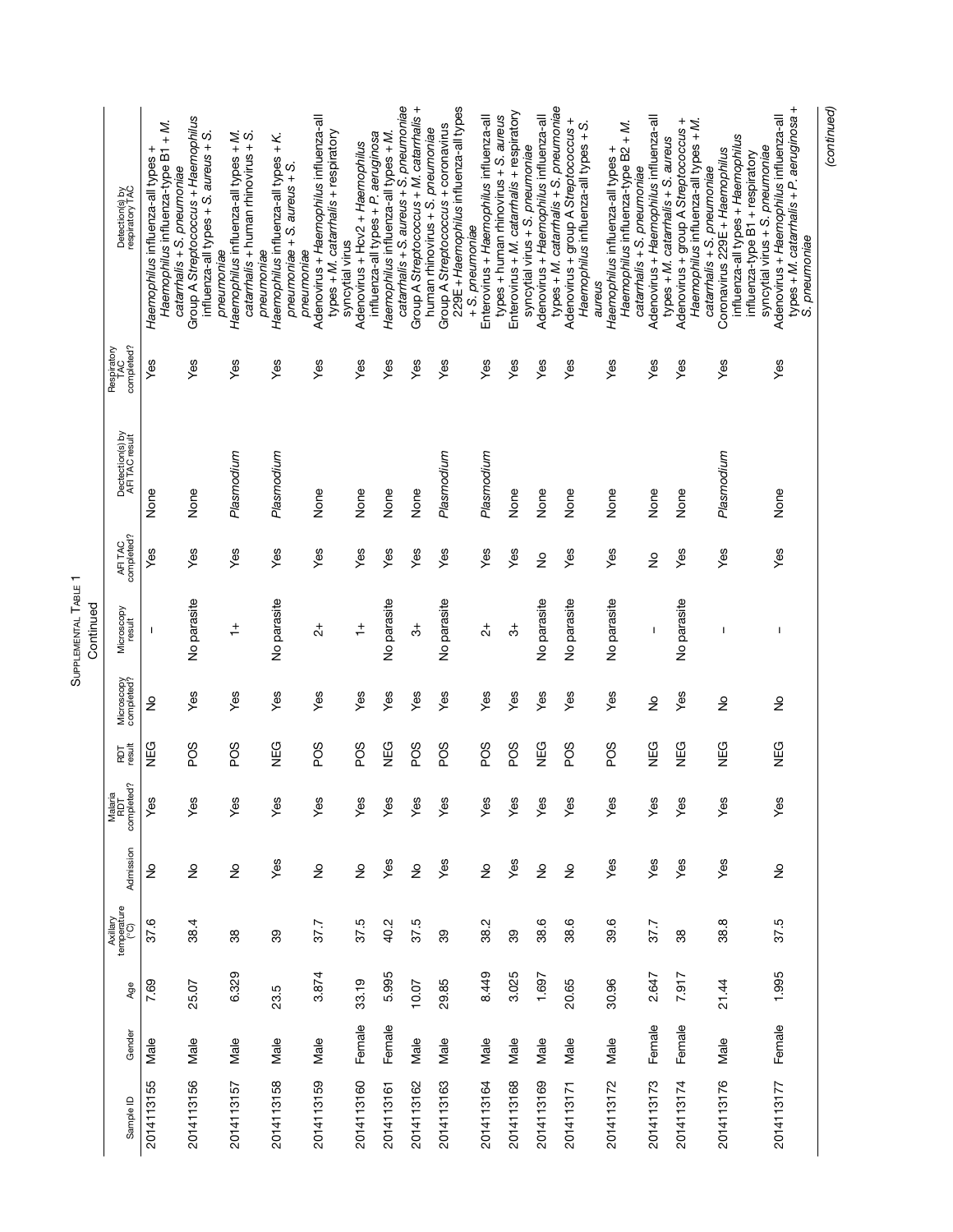SUPPLEMENTAL TABLE 1<br>Continued SUPPLEMENTAL TABLE 1

|           | Detection(s) by<br>respiratory TAC                                     | types + Haemophilus influenza-type B1<br>Influenza B + Haemophilus influenza-all | Group A Streptococcus + Haemophilus<br>influenza-all types + M. catarrhalis +<br>+ M. catarrhalis + S. pneumoniae<br>respiratory syncytial virus + S.<br>pneumoniae | Adenovirus + Haemophilus influenza-all<br>types + M. catarmalis + human<br>rhinovirus + S. pneumoniae | Enterovirus + group A Streptococcus +<br>Haemophilus influenza-all types + M.<br>catarmalis + S. pneumoniae | Adenovirus + group A Streptococcus +<br>Haemophilus influenza-all types + M.<br>catarmalis + S. pneumoniae | Group A Streptococcus + Haemophilus<br>influenza-all types + M. catarrhalis +<br>human rhinovirus + S. pneumoniae | catarmalis + respiratory syncytial virus<br>+ human rhinovirus + S. preumoniae<br>Haemophilus influenza-all types + M | types + M. catarrhalis + S. aureus + S.<br>Enterovirus + Haemophilus influenza-all<br>pneumoniae | Group A Streptococcus + Haemophilus<br>influenza-all types + M. catarrhalis +<br>human rhinovirus + S. pneumoniae | types + M. catarrhalis + S. aureus + S.<br>Adenovirus + Haemophilus influenza-all<br>pneumoniae | influenza-type B1 + M. catarrhalis + S.<br>influenza-all types + Haemophilus<br>Coronavirus 229E + Haemophilus<br>pneumoniae | types + M. catarrhalis + P. aeruginosa +<br>Enterovirus + Haemophilus influenza-all<br>human rhinovirus + S. aureus + S.<br>pneumoniae |                   |                   | $\mathbf{I}$               | $\mathbf{1}$ |                   | $\mathbf{I}$<br>- 1                   | - 1             |                             |
|-----------|------------------------------------------------------------------------|----------------------------------------------------------------------------------|---------------------------------------------------------------------------------------------------------------------------------------------------------------------|-------------------------------------------------------------------------------------------------------|-------------------------------------------------------------------------------------------------------------|------------------------------------------------------------------------------------------------------------|-------------------------------------------------------------------------------------------------------------------|-----------------------------------------------------------------------------------------------------------------------|--------------------------------------------------------------------------------------------------|-------------------------------------------------------------------------------------------------------------------|-------------------------------------------------------------------------------------------------|------------------------------------------------------------------------------------------------------------------------------|----------------------------------------------------------------------------------------------------------------------------------------|-------------------|-------------------|----------------------------|--------------|-------------------|---------------------------------------|-----------------|-----------------------------|
|           | Respiratory<br>TAC<br>completed?<br>Dectection(s) by<br>AFI TAC result | yes                                                                              | Yes                                                                                                                                                                 | Yes                                                                                                   | Yes                                                                                                         | Yes                                                                                                        | Yes                                                                                                               | Yes                                                                                                                   | Yes                                                                                              | Yes                                                                                                               | Yes                                                                                             | Yes                                                                                                                          | Yes                                                                                                                                    | $\frac{1}{2}$     | $\frac{1}{2}$     | 22                         | Plasmodium   | $\frac{\circ}{2}$ | 222<br>Plasmodium                     |                 | $\frac{1}{2}$<br>Plasmodium |
|           | AFITAC<br>completed?                                                   | Plasmodium<br>Yes                                                                | Plasmodium<br>Yes                                                                                                                                                   | Plasmodium<br>Yes                                                                                     | Plasmodium<br>Yes                                                                                           | Plasmodium<br>Yes                                                                                          | Plasmodium<br>Yes                                                                                                 | Plasmodium<br>Yes                                                                                                     | None<br>Yes                                                                                      | None<br>$\frac{1}{2}$                                                                                             | None<br>Yes                                                                                     | Plasmodium<br>Yes                                                                                                            | None<br>Yes                                                                                                                            | Plasmodium<br>Yes | Plasmodium<br>Yes | Plasmodium<br>Yes          | Yes          | Plasmodium<br>Yes | None<br>Yes<br>Yes                    | None<br>Yes     | Yes                         |
| Continued | Microscopy<br>result                                                   | No parasite                                                                      | No parasite                                                                                                                                                         | No parasite                                                                                           | $\ddot{4}$                                                                                                  | $\vec{c}$                                                                                                  | I                                                                                                                 | ి                                                                                                                     | ి                                                                                                | ి                                                                                                                 | ౘ                                                                                               | ౘ                                                                                                                            | ౘ                                                                                                                                      | I                 |                   | $\stackrel{+}{\mathbf{-}}$ | $\mathbf I$  | $\vec{c}$         | No parasite<br>$\vec{c}$              | $rac{4}{4}$     |                             |
|           | Microscopy<br>completed?                                               | Yes                                                                              | Yes                                                                                                                                                                 | Yes                                                                                                   | Yes                                                                                                         | Yes                                                                                                        | $\frac{1}{2}$                                                                                                     | Yes                                                                                                                   | Yes                                                                                              | Yes                                                                                                               | Yes                                                                                             | Yes                                                                                                                          | Yes                                                                                                                                    |                   | 22                | $X \times Y$               |              |                   |                                       | $rac{68}{x}$    | 2 <sup>6</sup>              |
|           | RDT<br>result                                                          | POS                                                                              | <b>NEG</b>                                                                                                                                                          | PO <sub>S</sub>                                                                                       | PO <sub>S</sub>                                                                                             | PO <sub>S</sub>                                                                                            | <b>NEG</b>                                                                                                        | PO <sub>S</sub>                                                                                                       | SOG                                                                                              | PO <sub>S</sub>                                                                                                   | SOG                                                                                             | POS                                                                                                                          | PO <sub>S</sub>                                                                                                                        | NEG               | NEG               | POS<br>NEG                 |              | PO <sub>S</sub>   | NEG<br>PO <sub>S</sub>                | PO <sub>S</sub> | NEG<br>POS                  |
|           | Malaria<br>RDT<br>completed?                                           | Yes                                                                              | S<br>قح                                                                                                                                                             | Yes                                                                                                   | Yes                                                                                                         | Yes                                                                                                        | Yes                                                                                                               | Yes                                                                                                                   | Yes                                                                                              | Yes                                                                                                               | Yes                                                                                             | Yes                                                                                                                          | Yes                                                                                                                                    |                   |                   |                            |              |                   | 888888888888<br>9999999999<br>XXXXXXX |                 |                             |
|           | Admission                                                              | ş                                                                                | Yes                                                                                                                                                                 | Yes                                                                                                   | Yes                                                                                                         | Yes                                                                                                        | Yes                                                                                                               | Yes                                                                                                                   | $\frac{1}{2}$                                                                                    | Yes                                                                                                               | Yes                                                                                             | $\frac{1}{2}$                                                                                                                | $\frac{1}{2}$                                                                                                                          |                   |                   | 288                        |              |                   | 2222                                  |                 |                             |
|           | Axillary<br>temperature<br>(°C)                                        | 38.6                                                                             | 37.8                                                                                                                                                                | 39.1                                                                                                  | 38                                                                                                          | 38.5                                                                                                       | 39.2                                                                                                              | 38.2                                                                                                                  | 37.6                                                                                             | 37.9                                                                                                              | 38.3                                                                                            | 37.6                                                                                                                         | 37.6                                                                                                                                   |                   | 38.3<br>38.3      | 37.5                       | 38.4         | 37.7              | 38.3<br>39.2                          | 37.7            | 39.2<br>38.2                |
|           | Age                                                                    | 4.26                                                                             | 2.743                                                                                                                                                               | 6.746                                                                                                 | 4.235                                                                                                       | 6.913                                                                                                      | 5.037                                                                                                             | 3.542                                                                                                                 | 3.509                                                                                            | 2.573                                                                                                             | 17.6                                                                                            | 13.67                                                                                                                        | 13.36                                                                                                                                  | 19.16             | 21.52             | 43.46                      | 22.3         | 28.12             | 5.861<br>32.47                        | 8               | 11.45                       |
|           | Gender                                                                 | Female                                                                           | Male                                                                                                                                                                | Male                                                                                                  | Female                                                                                                      | Female                                                                                                     | Female                                                                                                            | Female                                                                                                                | Male                                                                                             | Male                                                                                                              | Female                                                                                          | Male                                                                                                                         | Male                                                                                                                                   | Female            | Male              | Male                       | Male         | Male              | Male<br>Male                          | Female          | Female                      |
|           | Sample ID                                                              | 2014113191                                                                       | 2014113193                                                                                                                                                          | 2014113195                                                                                            | 2014113206                                                                                                  | 2014113207                                                                                                 | 2014113208                                                                                                        | 2014113209                                                                                                            | 2014113210                                                                                       | 2014113211                                                                                                        | 20141129622                                                                                     | 20141129652                                                                                                                  | 20141129662                                                                                                                            | 2014112960        | 2014112961        | 2014112962                 | 2014112963   | 2014112965        | 2014112966<br>2014112967              | 2014112970      | 2014112973                  |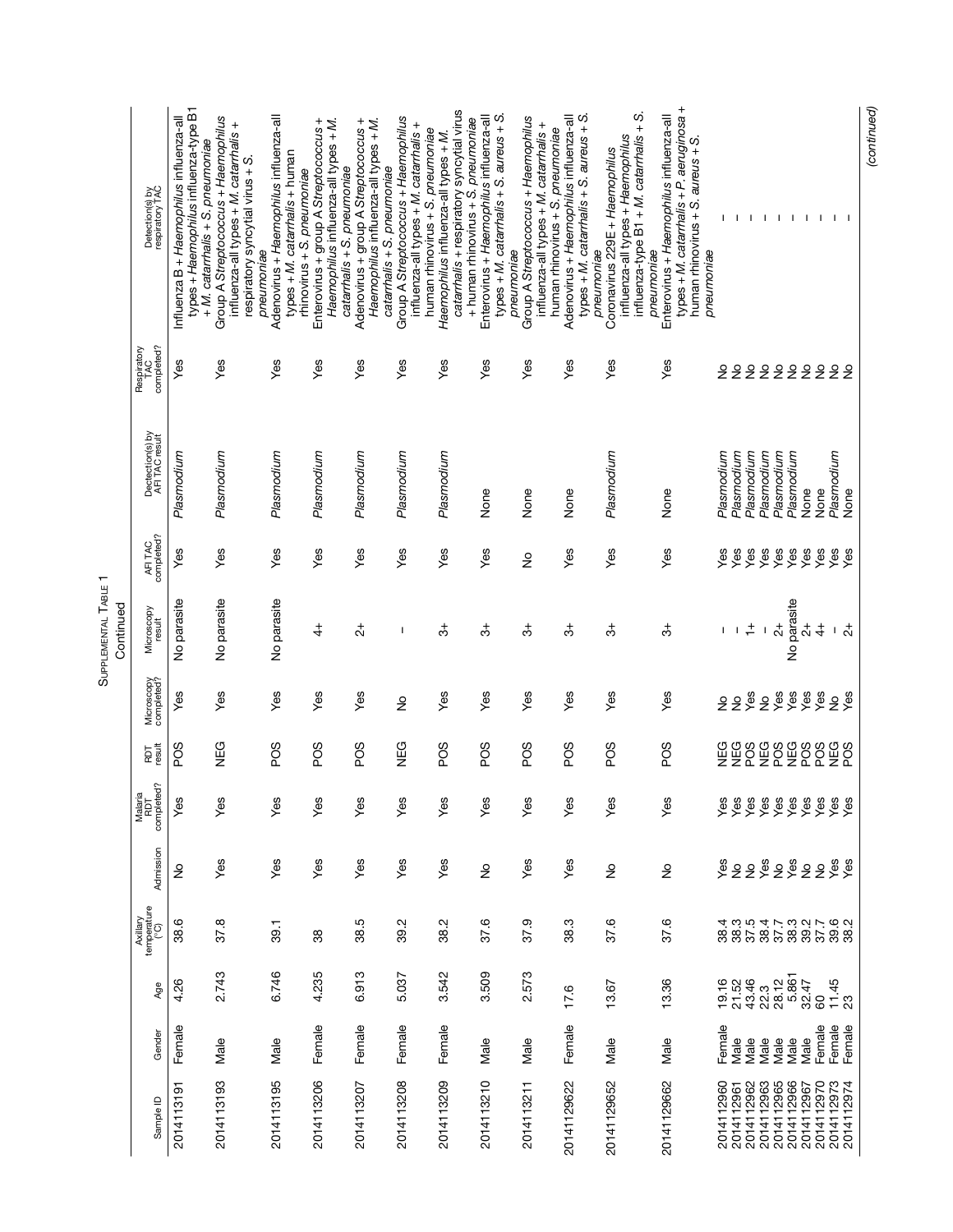| Detection(s) by<br>respiratory TAC |                |               |               |               |                          |                 |                         |                 |                 |                                                    |                        |                          |                                                |                 |                 |               |                          |                                |                 |               |                |                 |               |                |                   |                           |                                |               |                    |                         |                 |                 |                          |                          |                |                                                                                                                           |               |               |               |                |                 |               |                 |            |
|------------------------------------|----------------|---------------|---------------|---------------|--------------------------|-----------------|-------------------------|-----------------|-----------------|----------------------------------------------------|------------------------|--------------------------|------------------------------------------------|-----------------|-----------------|---------------|--------------------------|--------------------------------|-----------------|---------------|----------------|-----------------|---------------|----------------|-------------------|---------------------------|--------------------------------|---------------|--------------------|-------------------------|-----------------|-----------------|--------------------------|--------------------------|----------------|---------------------------------------------------------------------------------------------------------------------------|---------------|---------------|---------------|----------------|-----------------|---------------|-----------------|------------|
| Respiratory<br>TAC<br>completed?   | ş              |               |               |               | ş<br>ş                   | $\frac{1}{2}$   |                         | ş               |                 | ş                                                  | ş<br>$\frac{1}{2}$     | $\frac{1}{2}$            | $\frac{1}{2}$                                  | $\frac{1}{2}$   | $\frac{1}{2}$   | $\frac{1}{2}$ | $\frac{1}{2}$            | $\frac{1}{2}$<br>$\frac{1}{2}$ | $\frac{1}{2}$   | $\frac{1}{2}$ | $\frac{1}{2}$  | $\frac{1}{2}$   | $\frac{1}{2}$ | $\frac{1}{2}$  |                   | 222                       | $\frac{1}{2}$                  |               | 22                 | $\frac{1}{2}$           | $\frac{1}{2}$   |                 | 222                      | $\frac{1}{2}$            |                | 22                                                                                                                        | $\frac{1}{2}$ | $\frac{1}{2}$ | $\frac{1}{2}$ | $\frac{1}{2}$  | $\frac{1}{2}$   | $\frac{1}{2}$ | 22              |            |
| Dectection(s) by<br>AFI TAC result | Plasmodium     | None          | None          | None          | Plasmodium<br>None       | None            | Plasmodium              | Plasmodium      | None            | None                                               | Plasmodium<br>None     | mupourselc               | mupourselc                                     | Plasmodium      | Plasmodium      | None          | None                     | Plasmodium<br>None             | Plasmodium      | Plasmodium    | Plasmodium     | None            | None          | None           | None              | None                      | Plasmodium<br>None             | None          | None               | Plasmodium              | None            | None            | Plasmodium               | Plasmodium<br>Plasmodium | opto-          | Plasmodium                                                                                                                | None          | None          | Plasmodium    | None           | Plasmodium      | Plasmodium    | None<br>None    |            |
| AFITAC<br>completed?               | Yes            | Yes           | Yes           | Yes           | Yes<br>Yes               | Yes             | Yes                     | Yes             | Yes             | $\frac{1}{2}$                                      | Yes<br>$\frac{6}{2}$   | Yes                      | Yes                                            | Yes             | Yes             | $\frac{1}{2}$ | Yes                      | Yes<br>Yes                     | Yes             | Yes           | Yes            | Yes             | Yes           | Yes            | $\frac{9}{2}$     | Yes<br>Yes                | $\frac{1}{2}$                  | Yes           | Yes                | Yes                     | Yes             | Yes             | Yes<br>Yes               | Yes                      | Yes            | Yes                                                                                                                       | Yes           | Yes           | Yes           | Yes            | Yes             | Yes           | es<br>≥         |            |
| Microscopy<br>result               |                |               |               |               |                          |                 |                         |                 |                 |                                                    | No parasite            | $1\!-\!1$                | $\overline{c}$                                 | $\mathbf{I}$    | $rac{4}{4}$     |               | ၊ $\stackrel{+}{\circ}$  |                                | $\frac{1}{2}$   |               |                | No parasite     |               |                |                   | No parasite               |                                |               | <b>Vo</b> parasite | <b>Vo parasite</b>      | $\vec{\alpha}$  | $\ddot{+}$      | No parasite              | $\frac{1}{2}$            | $\mathbf{I}$   | $\overline{c}$                                                                                                            |               |               |               |                |                 |               |                 |            |
| Microscopy<br>completed?           | ş              | $\frac{1}{2}$ | $\frac{1}{2}$ | $\frac{1}{2}$ | yes<br>$\frac{1}{2}$     | Yes             | $\frac{1}{2}$           | Yes             | Yes             | Yes                                                | Yes                    | 22                       | Yes                                            | $\frac{1}{2}$   | Yes             | $\frac{1}{2}$ | $\frac{1}{2}$            | Yes<br>$\frac{1}{2}$           | Yes             | $\frac{1}{2}$ | $\frac{1}{2}$  | Yes             | $\frac{1}{2}$ | $\frac{1}{2}$  | $\frac{1}{2}$     | Yes                       | $\frac{1}{2}$<br>$\frac{1}{2}$ | $\frac{1}{2}$ | yes                | Yes                     | Yes             | Yes             | Yes<br>$\frac{1}{2}$     | yes                      |                | <b>Sex</b>                                                                                                                | $\frac{1}{2}$ | $\frac{1}{2}$ | yes           | $\frac{1}{2}$  | yes             | $\frac{1}{2}$ | es<br>>≌        |            |
| RDT<br>result                      | S<br>NEG       | NEG           | <b>SEG</b>    | NEG           | <b>Dany</b><br>SCd       | P <sub>OS</sub> | NEG                     | PO <sub>S</sub> | PO <sub>S</sub> | PO <sub>S</sub>                                    | NEG<br>PO <sub>S</sub> | <b>NEG</b>               | PO <sub>S</sub>                                | PO <sub>S</sub> | PO <sub>S</sub> | NEG           | NEG                      | POS<br><b>DEG</b>              | PO <sub>S</sub> | NEG           | <b>SAN</b>     | SO <sub>G</sub> | NEG           | <b>NEG</b>     | <b>DEG</b>        | PO <sub>S</sub>           | <b>SOLUS</b>                   | NEG           | PO <sub>S</sub>    | P <sub>OS</sub>         | P <sub>OS</sub> | P <sub>OS</sub> | NEG<br>PO <sub>S</sub>   | PO <sub>S</sub>          | <b>NEG</b>     | PO <sub>S</sub>                                                                                                           | NEG           | SOG           | SOG           | NEG<br>POS     |                 | <b>NEG</b>    | PO <sub>S</sub> | NEG        |
| Malaria<br>RDT<br>completed?       | დ დ<br>ᢞ       | ᢞ             | က<br>ᢞ        | ᢞ             | ᢞ<br>ᢞ                   | ᢞ               | ዾ                       | ᢞ               | ᢞ               | ᢞ                                                  | ᢞ<br>ᢞ                 | ᢞ                        | ᢞ                                              | ᢞ               | ᢞ               | ᢞ             | ዾ                        | ዏ<br>ᢞ                         | ᢞ               | ᢞ             | ᢞ              | ᢞ               | ዾ             | ᢞ              | ᢞ                 | ᢞ<br>ᢞ                    | ᢞ                              | ᢞ             | ᢞ                  | ᢞ                       | ᢞ               | ᢞ               | ᢞ<br>ዏ                   | ዏ                        | ᢞ              | ዏ                                                                                                                         |               |               |               | <u>ይ</u> ਛን ይል |                 | ᢞ             | ይል              |            |
| Admission                          |                | $\frac{1}{2}$ | Yes           | $\frac{6}{5}$ | Yes<br>Yes               | $\frac{1}{2}$   | Yes                     | Yes             | Yes             | Yes                                                | Yes                    | 222                      |                                                | $\frac{1}{2}$   |                 | 288           |                          |                                | 22%             |               | $\frac{9}{2}$  | e\$             |               | $\frac{9}{2}$  | $\frac{\circ}{2}$ | es<br>Yes                 | $\frac{1}{2}$                  | $\frac{1}{2}$ | Yes                | $\frac{1}{2}$           | Yes             |                 | 2288                     | yes                      |                | yes<br>Yes                                                                                                                | yes           | Yes           | $\frac{1}{2}$ | Yes            | yes             | yes           | es<br>Yes       |            |
| Axillary<br>temperature<br>(°C)    | 39             |               | 38.1          | 38.5          | 39                       |                 | 85<br>85<br>88          | 38              | 38.1            | 39.5                                               | 38.6<br>37.7           |                          | 0<br>0 0 0 0 0 0 0<br>0 0 0 0 0 0<br>0 0 0 0 0 |                 |                 |               |                          | 40.2                           |                 |               |                |                 |               |                |                   | 40.4                      | 38.1                           |               | 37.9<br>38.9       | 5<br>5 8 9 9<br>5 9 9 9 |                 |                 |                          | 8<br>850<br>88           | $\overline{a}$ | 37.8                                                                                                                      | 89            | 37.5          |               | 39             | 38              | 38.6          | 38.5            | 38.4       |
| Age                                | $\overline{2}$ | 39.47         | 19.7          | 20.07         | 27.69                    |                 | 20.87<br>33.28<br>29.76 |                 |                 | $41.24$<br>$36.61$<br>$1.99$<br>$1.314$<br>$8.314$ | 23.94                  | 54.44                    | 23                                             | 26.24           | 9.01            | 33.3          | 23.92<br>40.23           | 34.19                          | 51.01           | 50.04         | 47.01<br>37.59 |                 | 39.27         | 21.96<br>1.251 |                   | $46.57$<br>$8.5$<br>$1.3$ |                                | 32.41         | 74.03              | 25.84                   | 23.71           |                 |                          |                          |                | $\begin{array}{l} 18.76 \\ 4.76 \\ 5.77 \\ 5.77 \\ 5.77 \\ 5.77 \\ 5.77 \\ 5.09 \\ 5.09 \\ 6.09 \\ 7.09 \\ 8 \end{array}$ | 34.49         | 21.82         | 24.44         | 33.67          | $12.12$<br>5.07 |               | 1.713           | 1.147      |
| Gender                             | Male           | Male          | Male          | Male          | Male<br>Male             | Female          | Male                    | Male            | Male            | Female                                             | Female<br>Male         | Male                     | Female                                         | Vlale           | Female          | Female        | Male                     | Male<br>Male                   | Female          | Female        | Female         | Male            | Male          | Male           | Female            | Male                      | Female<br>Female               | Male          | Female             | Female                  | Female          | Female          | Female                   | Female<br>Male           | Male           | Female                                                                                                                    | Male          | Female        | Female        | Female         | Vlale           | Male          | Male<br>Male    |            |
| Sample ID                          | 2014112977     | 2014112979    | 2014112983    | 2014112984    | 2014112985<br>2014112986 | 2014112987      | 2014112989              | 2014112990      | 2014112991      | 2014112992                                         | 2014112993             | 2014112995<br>2014112994 | 2014112996                                     | 2014112999      | 2014113000      | 2014113001    | 2014113002<br>2014113005 | 2014113007                     | 2014113009      | 2014113010    | 2014113011     | 2014113013      | 2014113014    | 2014113015     | 2014113016        | 2014113018<br>2014113017  | 2014113019                     | 2014113020    | 2014113021         | 2014113022              | 2014113023      | 2014113024      | 2014113025<br>2014113026 | 2014113027               | 2014113028     | 2014113029                                                                                                                | 2014113030    | 2014113031    | 2014113032    | 2014113033     | 2014113034      | 2014113035    | 2014113036      | 2014113037 |